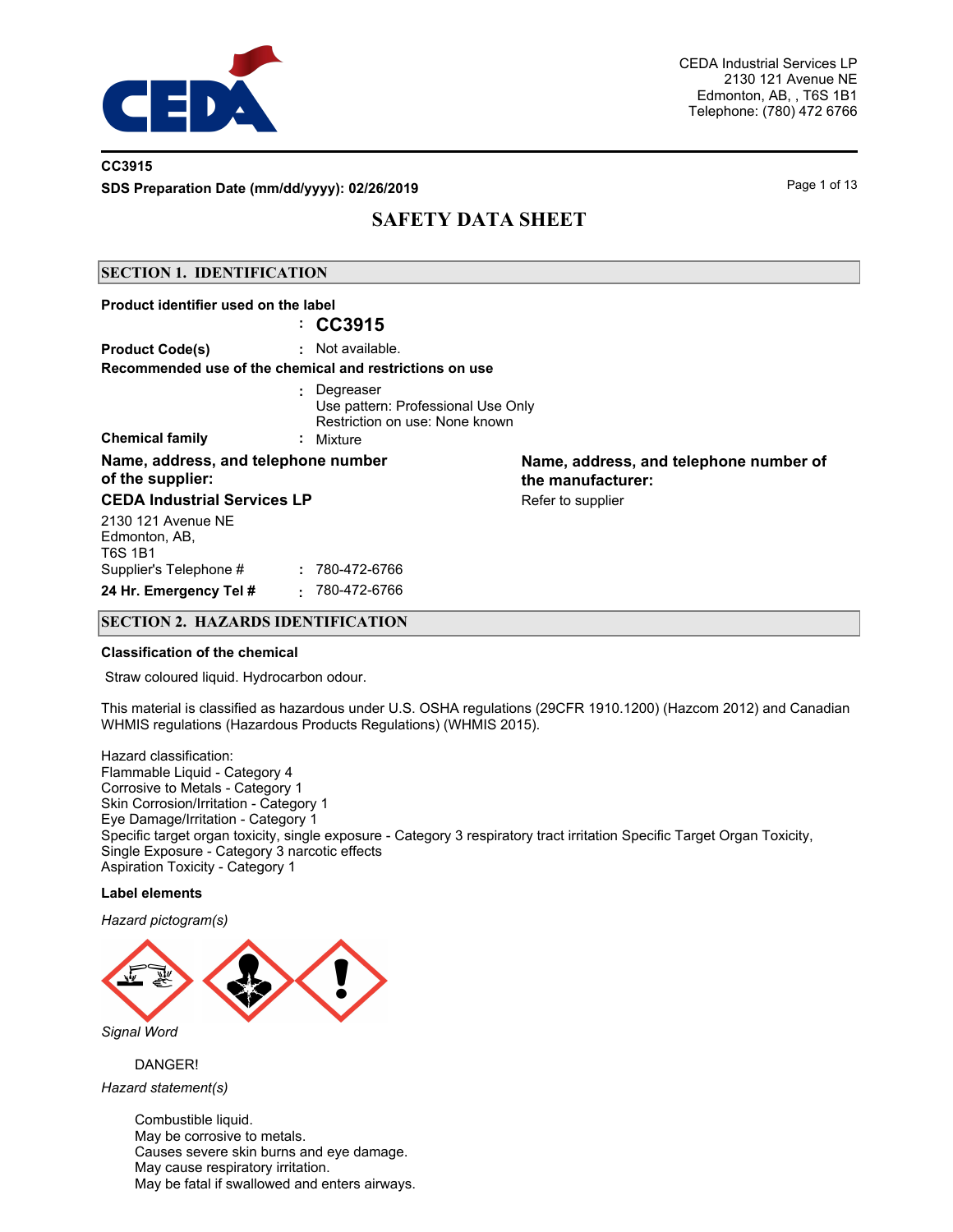

## **CC3915 SDS Preparation Date (mm/dd/yyyy): 02/26/2019 Page 2 of 13** Page 2 of 13

# **SAFETY DATA SHEET**

#### *Precautionary statement(s)*

Keep only in original container. Keep away from flames and hot surfaces. - No smoking. Do not breathe mist. Wash thoroughly after handling. Use only outdoors or in a well-ventilated area. Wear protective gloves/clothing and eye/face protection.

Immediately call a POISON CENTRE or doctor/physician. IF SWALLOWED: Rinse mouth. Do NOT induce vomiting. IF ON SKIN (or hair): Take off immediately all contaminated clothing. Rinse skin with water/shower. Wash contaminated clothing before reuse. If inhaled: Remove person to fresh air and keep comfortable for breathing. IF IN EYES: Rinse cautiously with water for several minutes. Remove contact lenses, if present and easy to do. Continue rinsing. Absorb spillage to prevent material damage. In case of fire: Use water fog, dry chemical, CO2 or 'alcohol' foam to extinguish.

Store in corrosive resistant container with a resistant inner liner. Store locked up. Store in a well-ventilated place. Keep container tightly closed. Keep cool.

Dispose of contents/container in accordance with local regulation.

#### **Other hazards**

Other hazards which do not result in classification: Burning produces obnoxious and toxic fumes. Chronic skin contact with low concentrations may cause dermatitis.

#### **SECTION 3. COMPOSITION/INFORMATION ON INGREDIENTS**

Mixture

| <b>Chemical name</b>                              | Common name and synonyms                                                  | CAS#           | Concentration (% by weight) |
|---------------------------------------------------|---------------------------------------------------------------------------|----------------|-----------------------------|
| Heavy aromatic solvent naphtha                    | Heavy Aromatic Naphtha                                                    | 64742-94-5     | $60.0 - 80.0$               |
| Dipropylene glycol methyl ether                   | <b>DPGME</b>                                                              | 34590-94-8     | $10.0 - 30.0$               |
| Benzenesulfonic acid, C10-16-alkyl<br>derivatives | Alkylbenzene sulfonic acid                                                | 68584-22-5     | $5.0 - 10.0$                |
| Triethanolamine                                   | N,N,N-Triethanolamine                                                     | $102 - 71 - 6$ | $1.0 - 5.0$                 |
| Nonylphenol ethoxylate                            | Nonylphenol polyethylene glycol<br>ether                                  | 127087-87-0    | $1.0 - 5.0$                 |
| <b>Morpholine</b>                                 | Diethyleneimide oxide<br>1-oxa-4-azacyclohexane<br>Tetrahydro-1,4-oxazine | 110-91-8       | $1.0 - 5.0$                 |

The exact concentrations of the above listed chemicals are being withheld as a trade secret.

### **SECTION 4. FIRST-AID MEASURES**

#### **Description of first aid measures**

*Ingestion* **:**

- Never give anything by mouth to an unconscious person. Do NOT induce vomiting. Have victim rinse mouth with water, then give one to two glasses of water to drink. Seek immediate medical attention/advice.
- : Immediately remove person to fresh air. If breathing is difficult, give oxygen by qualified medical personnel only.If breathing has stopped, give artificial respiration. Seek immediate medical attention/advice. *Inhalation* **:**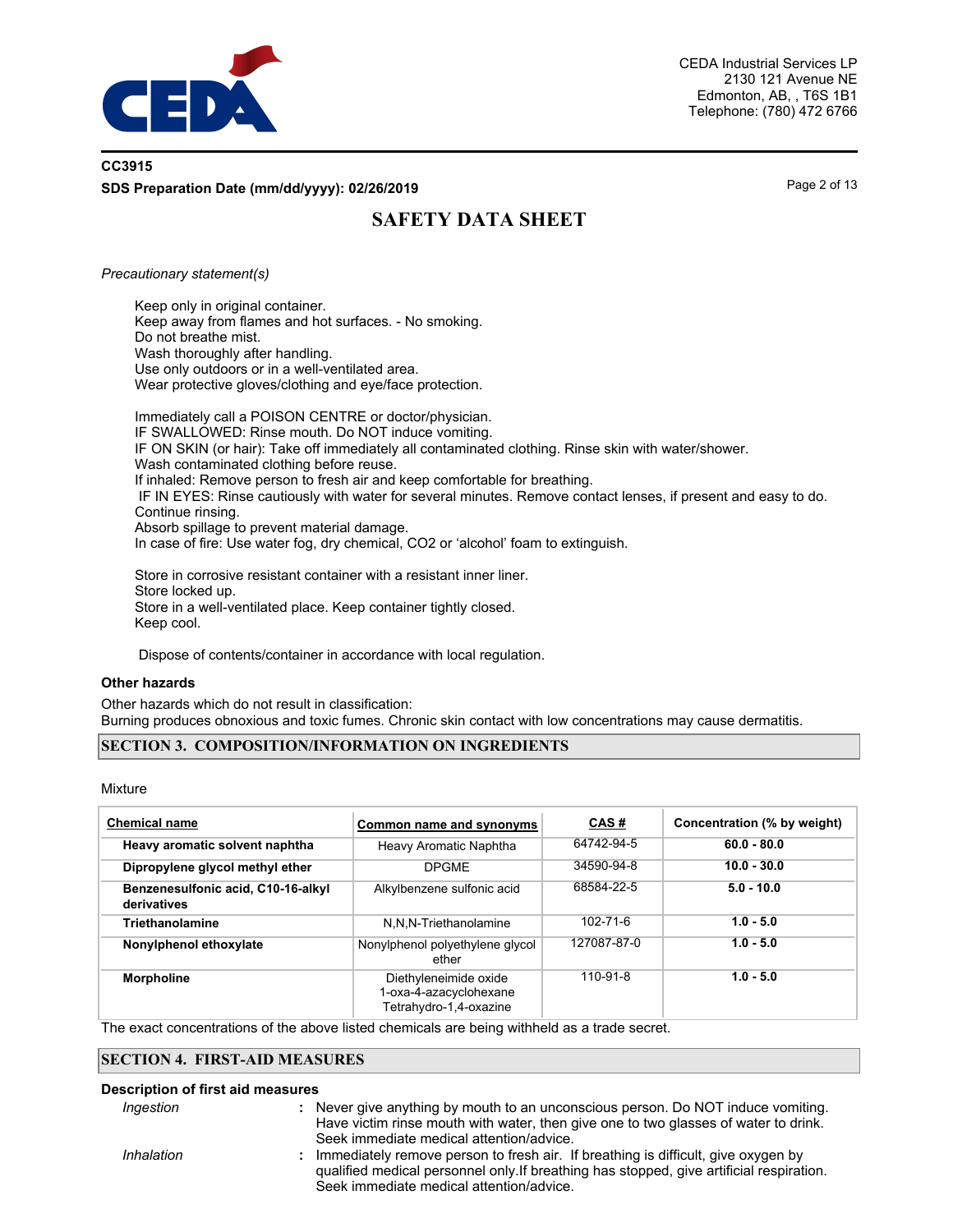

## **CC3915 SDS Preparation Date (mm/dd/yyyy): 02/26/2019 Page 3 of 13** Page 3 of 13

## **SAFETY DATA SHEET**

| Skin contact | : Wear appropriate protective equipment. Remove/Take off immediately all<br>contaminated clothing. Immediately flush skin with gently flowing, running water for at<br>least 20 minutes. Do not rub area of contact. Obtain medical attention immediately.<br>Wash contaminated clothing before reuse. Contaminated leather may require<br>disposal.                                                                                                                                                                                                                                                                                                                                                                                                                                                                                                                                                                                                                                                                  |
|--------------|-----------------------------------------------------------------------------------------------------------------------------------------------------------------------------------------------------------------------------------------------------------------------------------------------------------------------------------------------------------------------------------------------------------------------------------------------------------------------------------------------------------------------------------------------------------------------------------------------------------------------------------------------------------------------------------------------------------------------------------------------------------------------------------------------------------------------------------------------------------------------------------------------------------------------------------------------------------------------------------------------------------------------|
| Eye contact  | : Wear appropriate protective equipment. Protect unharmed eye. If in contact with eyes,<br>immediately flush eyes with running water for at least 20 minutes. If contact lens is<br>present, DO NOT delay flushing or attempt to remove the lens until flushing is done.<br>Obtain medical attention immediately.                                                                                                                                                                                                                                                                                                                                                                                                                                                                                                                                                                                                                                                                                                     |
|              | Most important symptoms and effects, both acute and delayed                                                                                                                                                                                                                                                                                                                                                                                                                                                                                                                                                                                                                                                                                                                                                                                                                                                                                                                                                           |
|              | : Causes severe skin irritation. Symptoms may include redness, blistering, pain and<br>swelling. Causes serious eye damage. Symptoms may include severe pain, blurred<br>vision, redness and corrosive damage. May cause respiratory irritation. Symptoms<br>may include coughing, choking and wheezing. Could result in pulmonary edema (fluid<br>accumulation). Symptoms of pulmonary edema (chest pain, shortness of breath) may<br>be delayed. Ingestion may cause severe burns to the mucous membranes of the<br>digestive tract. Symptoms may include abdominal pain, vomiting, burns, perforations<br>and bleeding. Aspiration hazard. Aspiration into the lungs during swallowing or<br>subsequent vomiting may cause chemical pneumonitis, which can be fatal. May cause<br>drowsiness or dizziness. Symptoms may include pain, headache, nausea, vomiting,<br>dizziness, drowsiness and other central nervous system effects.<br>Indication of any immediate medical attention and special treatment needed |
|              | : Immediate medical attention is required. Causes chemical burns. Treat                                                                                                                                                                                                                                                                                                                                                                                                                                                                                                                                                                                                                                                                                                                                                                                                                                                                                                                                               |
|              | symptomatically.                                                                                                                                                                                                                                                                                                                                                                                                                                                                                                                                                                                                                                                                                                                                                                                                                                                                                                                                                                                                      |

### **SECTION 5. FIRE-FIGHTING MEASURES**

### **Extinguishing media**

| $-9$ and $-1$ and $-1$ and $-1$                                                                         |                                                                                                                                                                                                                                                       |
|---------------------------------------------------------------------------------------------------------|-------------------------------------------------------------------------------------------------------------------------------------------------------------------------------------------------------------------------------------------------------|
| Suitable extinguishing media                                                                            |                                                                                                                                                                                                                                                       |
|                                                                                                         | Use media suitable to the surrounding fire such as water fog or fine spray, alcohol<br>foams, carbon dioxide and dry chemical.                                                                                                                        |
| Unsuitable extinguishing media                                                                          |                                                                                                                                                                                                                                                       |
|                                                                                                         | Use water spray with caution. Do not use a solid water stream as it may scatter and<br>spread fire.                                                                                                                                                   |
|                                                                                                         | Special hazards arising from the substance or mixture / Conditions of flammability                                                                                                                                                                    |
|                                                                                                         | Combustible liquid. Closed containers may rupture if exposed to excess heat or flame<br>due to a build-up of internal pressure.                                                                                                                       |
| Flammability classification (OSHA 29 CFR 1910.106)                                                      |                                                                                                                                                                                                                                                       |
|                                                                                                         | : Flammable Liquid - Category 4                                                                                                                                                                                                                       |
| <b>Hazardous combustion products</b>                                                                    |                                                                                                                                                                                                                                                       |
|                                                                                                         | Carbon oxides Sodium oxides.                                                                                                                                                                                                                          |
| Special protective equipment and precautions for firefighters<br>Protective equipment for fire-fighters |                                                                                                                                                                                                                                                       |
|                                                                                                         | Firefighters must use standard protective equipment including flame retardant coat,<br>helmet with face shield, gloves, rubber boots, and in enclosed spaces, SCBA.                                                                                   |
| Special fire-fighting procedures                                                                        |                                                                                                                                                                                                                                                       |
|                                                                                                         | : Move containers from fire area if safe to do so. Use water to cool fire-exposed<br>containers. Prevent runoff from fire control or dilution from entering sewers, drains,<br>drinking water supply or any natural waterway. Dike for water control. |

#### **SECTION 6. ACCIDENTAL RELEASE MEASURES**

**Personal precautions, protective equipment and emergency procedures**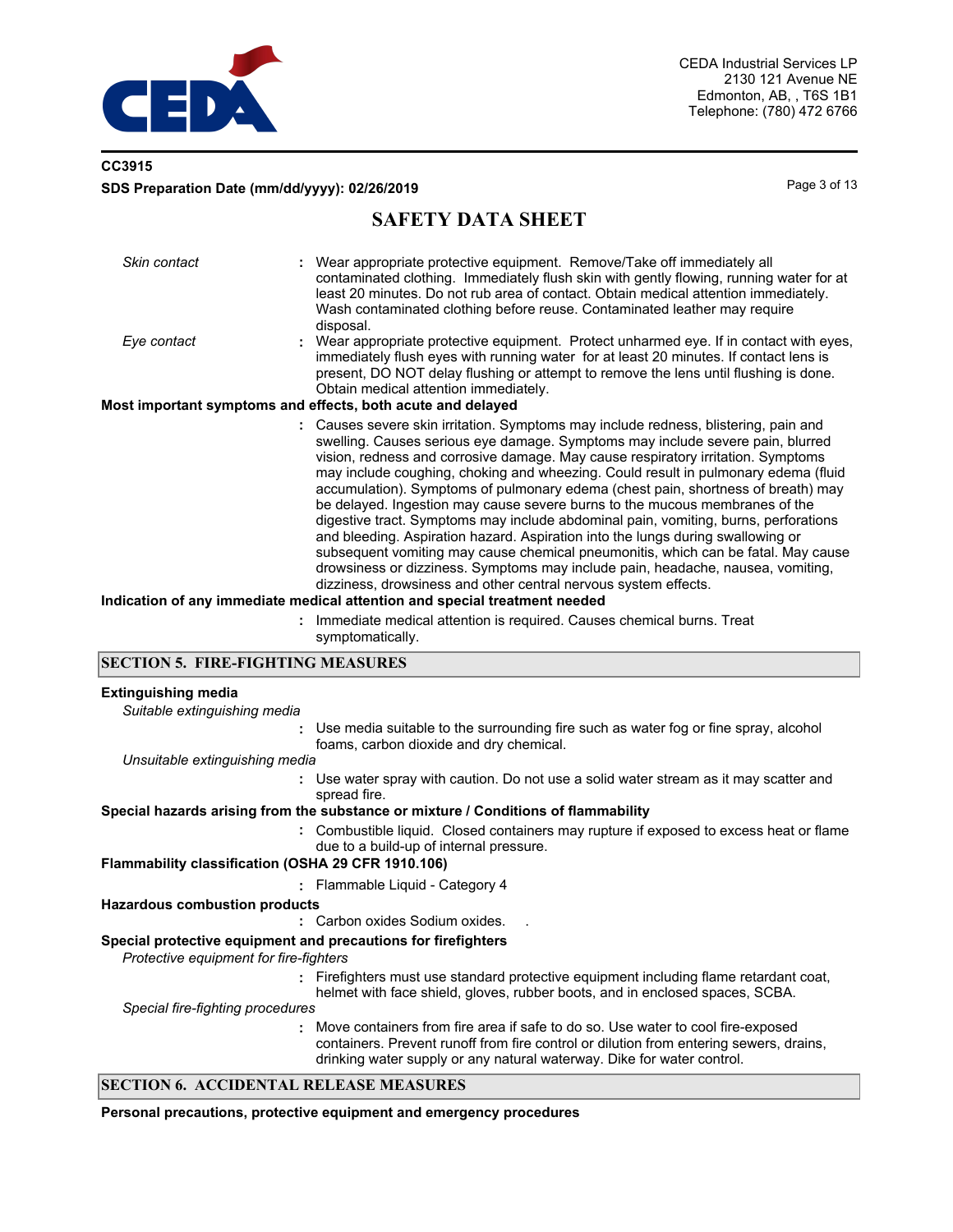

## **CC3915 SDS Preparation Date (mm/dd/yyyy): 02/26/2019 Page 4 of 13**

## **SAFETY DATA SHEET**

| <b>Environmental precautions</b><br>Methods and material for containment and cleaning up | : Restrict access to area until completion of clean-up. Ensure clean-up is conducted by<br>trained personnel only. All persons dealing with clean-up should wear the appropriate<br>protective equipment including self-contained breathing apparatus. Refer to Section 8.<br><b>EXPOSURE CONTROLS AND PERSONAL PROTECTION, for additional information</b><br>on acceptable personal protective equipment.<br>Ensure spilled product does not enter drains, sewers, waterways, or confined spaces.<br>If necessary, dike well ahead of the spill to prevent runoff into drains, sewers, or any<br>natural waterway or drinking supply. |
|------------------------------------------------------------------------------------------|----------------------------------------------------------------------------------------------------------------------------------------------------------------------------------------------------------------------------------------------------------------------------------------------------------------------------------------------------------------------------------------------------------------------------------------------------------------------------------------------------------------------------------------------------------------------------------------------------------------------------------------|
|                                                                                          | : Remove all sources of ignition. Ventilate area of release. Stop the spill at source if it is<br>safe to do so. Dike for water control. Use only non-sparking tools. Contain and absorb<br>spilled liquid with non-combustible, inert absorbent material (e.g. sand), then place<br>absorbent material into a container for later disposal (see Section 13). Notify the<br>appropriate authorities as required.                                                                                                                                                                                                                       |
|                                                                                          |                                                                                                                                                                                                                                                                                                                                                                                                                                                                                                                                                                                                                                        |

**Special spill response procedures**

**:** If a spill/release in excess of the EPA reportable quantity is made into the environment, immediately notify the national response center in the United States (phone: 1-800-424-8802). US CERCLA Reportable quantity (RQ): See section 15.

### **SECTION 7. HANDLING AND STORAGE**

#### **Precautions for safe handling**

|                                    | : Wear protective gloves/clothing and eye/face protection. Use only in well-ventilated<br>areas. Do not breathe fumes or mists. Avoid contact with skin, eyes and clothing.<br>Wash thoroughly after handling. Keep away from heat and flame. Keep away from<br>incompatibles. Use non-sparking tools. Keep containers tightly closed when not in<br>use. Keep only in original container.        |
|------------------------------------|---------------------------------------------------------------------------------------------------------------------------------------------------------------------------------------------------------------------------------------------------------------------------------------------------------------------------------------------------------------------------------------------------|
| <b>Conditions for safe storage</b> | Store in a well-ventilated place. Keep container tightly closed. Keep cool. Store locked<br>Keep away from incompatibles. Storage area should be clearly identified, clear<br>up.<br>of obstruction and accessible only to trained and authorized personnel. Inspect<br>periodically for damage or leaks. Do not freeze. Store in corrosion-resistant<br>containers. Avoid contact with aluminum. |
| Incompatible materials             | : Water; Metals (e.g. tin, aluminum, zinc and alloys containing these metals) Strong<br>oxidizers (e.g. Chlorine, Peroxides, etc.), acids (e.g. sulfuric acid, nitric acid), caustics.<br><b>Amines Alcohols</b>                                                                                                                                                                                  |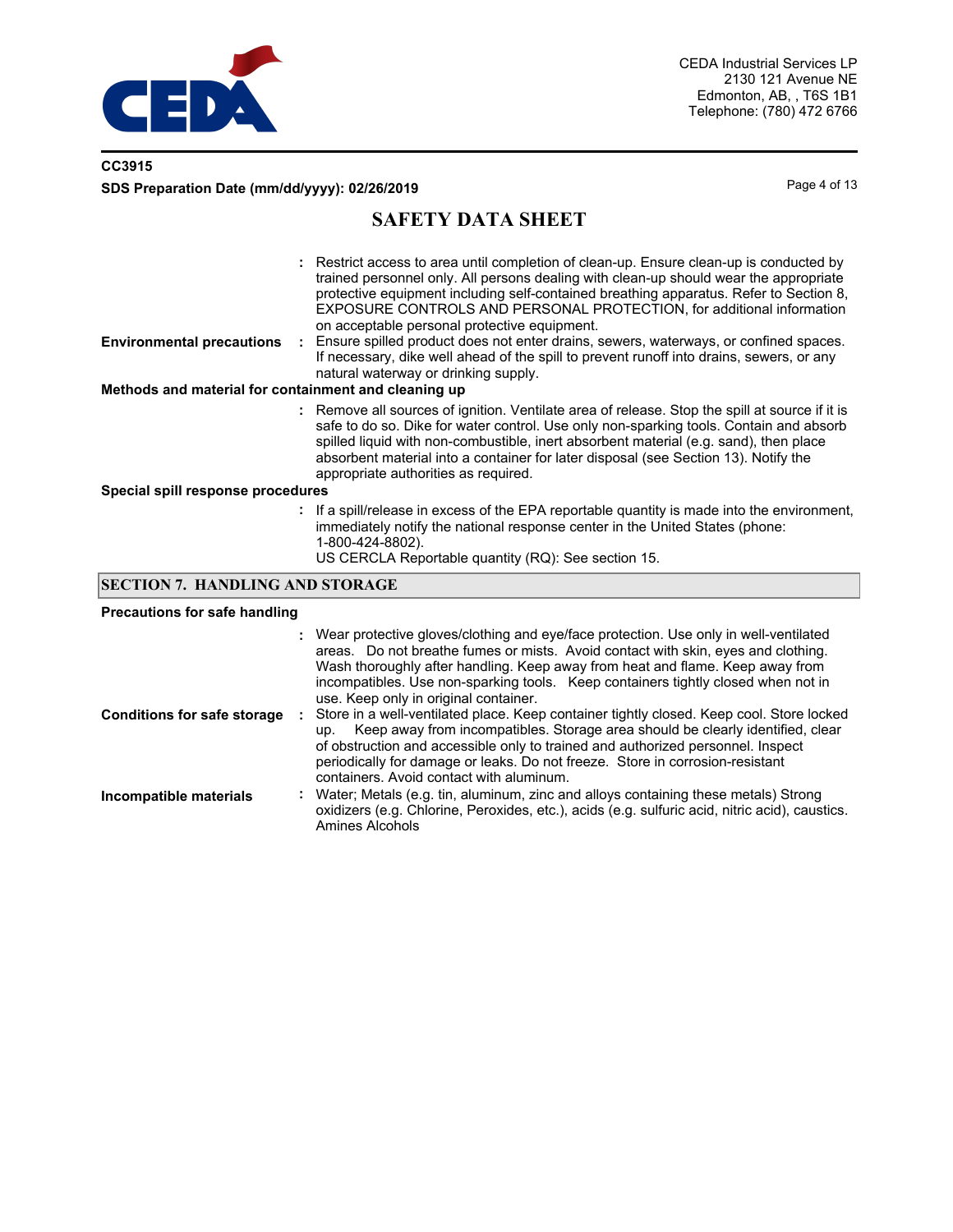

### **CC3915 SDS Preparation Date (mm/dd/yyyy): 02/26/2019 Page 5 of 13** Page 5 of 13

## **SAFETY DATA SHEET**

### **SECTION 8. EXPOSURE CONTROLS / PERSONAL PROTECTION**

| <b>Exposure Limits:</b>                           |                  |               |                                                                       |             |
|---------------------------------------------------|------------------|---------------|-----------------------------------------------------------------------|-------------|
| <b>Chemical Name</b>                              | <b>ACGIH TLV</b> |               | <b>OSHA PEL</b>                                                       |             |
|                                                   | <u>TWA</u>       | <b>STEL</b>   | <b>PEL</b>                                                            | <b>STEL</b> |
| Heavy aromatic solvent naphtha                    | N/Av             | N/Av          | 500 ppm (2000<br>$mg/m3$ (as<br>petroleum<br>distillates,<br>naphtha) | N/Av        |
| Dipropylene glycol methyl ether                   | 100ppm (skin)    | 150ppm (skin) | 100ppm (skin)                                                         | N/Av        |
| Benzenesulfonic acid,<br>C10-16-alkyl derivatives | N/Av             | N/Av          | N/A <sub>v</sub>                                                      | N/Av        |
| Triethanolamine                                   | 5 mg/ $m3$       | N/Av          | N/Av                                                                  | N/Av        |
| Nonylphenol ethoxylate                            | N/Av             | N/Av          | N/A <sub>v</sub>                                                      | N/Av        |
| <b>Morpholine</b>                                 | 20 ppm (skin)    | N/Av          | 20 ppm $(70 \text{ mg/m}^3)$<br>(skin)                                | N/Av        |

#### **Exposure controls**

#### **Ventilation and engineering measures**

|                                       | : Use only in well-ventilated areas. Use general or local exhaust ventilation to maintain<br>air concentrations below recommended exposure limits. Use explosion-proof<br>electrical/ventilating/lighting/equipment.                                                                                                                                                                                                                                                             |
|---------------------------------------|----------------------------------------------------------------------------------------------------------------------------------------------------------------------------------------------------------------------------------------------------------------------------------------------------------------------------------------------------------------------------------------------------------------------------------------------------------------------------------|
| <b>Respiratory protection</b>         | Respiratory protection is required if the concentrations exceed the TLV.<br>NIOSH-approved respirators are recommended. A self contained breathing apparatus<br>should be used in emergency situations or instances where exposure levels are not<br>known. Seek advice from respiratory protection specialists. Respirators should be<br>selected based on the form and concentration of contaminants in air, and in<br>accordance with OSHA (29 CFR 1910.134) or CSA Z94.4-02. |
| <b>Skin protection</b>                | : Wear protective gloves/clothing. Advice should be sought from glove suppliers.                                                                                                                                                                                                                                                                                                                                                                                                 |
| Eye / face protection                 | Wear eye/face protection. Safety glasses with side-shields or chemical splash<br>goggles.                                                                                                                                                                                                                                                                                                                                                                                        |
| Other protective equipment            | An eyewash station and safety shower should be made available in the immediate<br>working area. Other equipment may be required depending on workplace standards.                                                                                                                                                                                                                                                                                                                |
| <b>General hygiene considerations</b> |                                                                                                                                                                                                                                                                                                                                                                                                                                                                                  |
|                                       | : Do not breathe fumes or mists. Do not ingest. Avoid contact with skin, eyes and<br>clothing. Do not eat, drink, smoke or use cosmetics while working with this product.<br>Upon completion of work, wash hands before eating, drinking, smoking or use of toilet<br>facilities. Remove soiled clothing and wash it thoroughly before reuse.                                                                                                                                    |

### **SECTION 9. PHYSICAL AND CHEMICAL PROPERTIES**

| Appearance                              |  | : Straw coloured liquid.   |  |  |
|-----------------------------------------|--|----------------------------|--|--|
| Odour                                   |  | : Hydrocarbon odour.       |  |  |
| <b>Odour threshold</b>                  |  | : Not applicable.          |  |  |
| рH                                      |  | : Not available.           |  |  |
| <b>Melting/Freezing point</b>           |  | : $-20$ to $-25^{\circ}$ C |  |  |
| Initial boiling point and boiling range |  |                            |  |  |
|                                         |  | Not available.             |  |  |
| <b>Flash point</b>                      |  | $66-70^{\circ}$ C          |  |  |
|                                         |  |                            |  |  |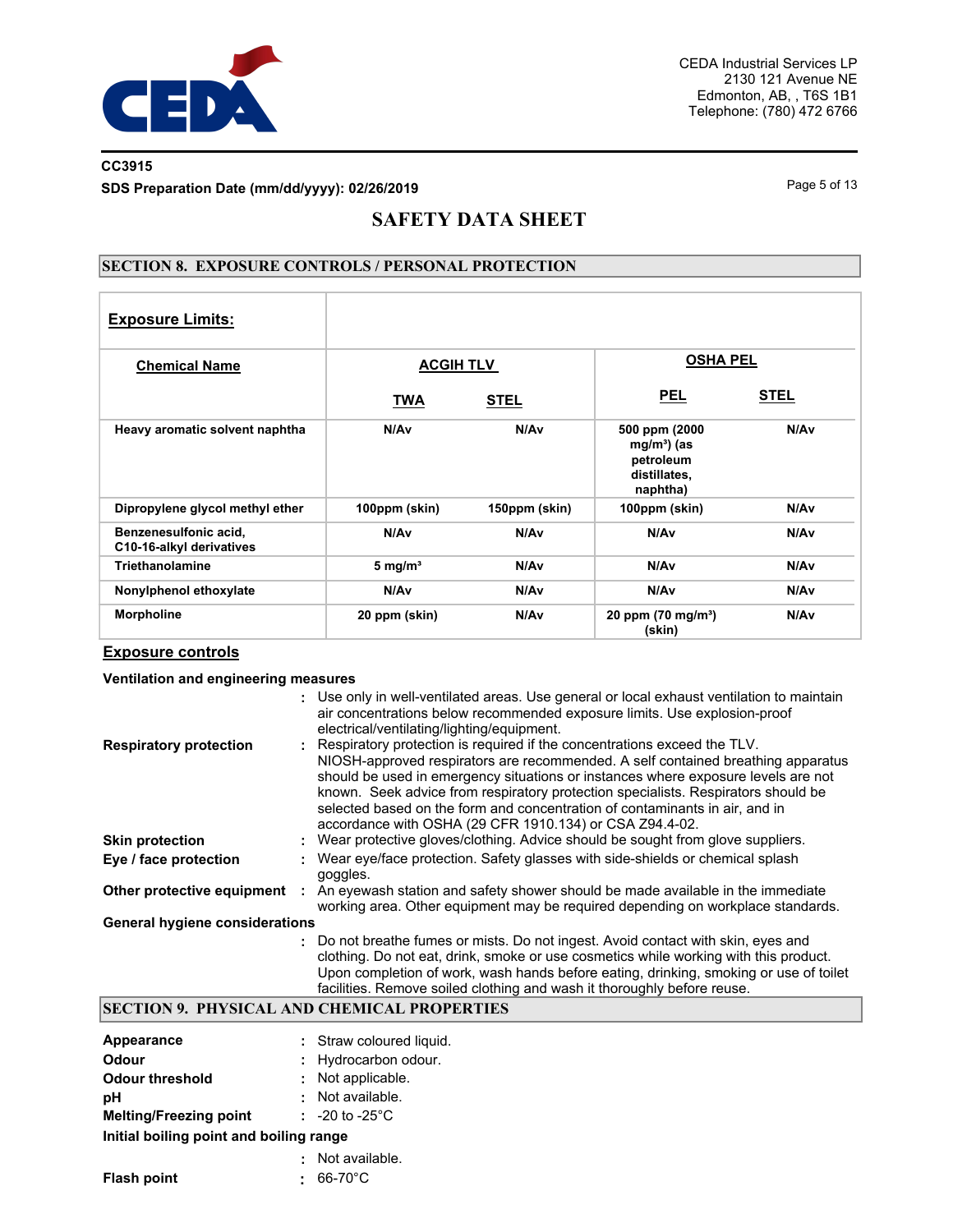

## **CC3915 SDS Preparation Date (mm/dd/yyyy): 02/26/2019 Page 6 of 13** Page 6 of 13

# **SAFETY DATA SHEET**

| <b>Flashpoint (Method)</b>                                                      |  | : Closed cup                                  |
|---------------------------------------------------------------------------------|--|-----------------------------------------------|
| Evaporation rate (BuAe = $1$ ) : Not available.                                 |  |                                               |
| Flammability (solid, gas)                                                       |  | : Not applicable.                             |
| Lower flammable limit (% by vol.)                                               |  |                                               |
|                                                                                 |  | Not available.                                |
| Upper flammable limit (% by vol.)                                               |  |                                               |
|                                                                                 |  | Not available.                                |
| <b>Oxidizing properties</b>                                                     |  | Not applicable                                |
| <b>Explosive properties</b>                                                     |  | : Not explosive                               |
| Vapour pressure                                                                 |  | Not available.                                |
| <b>Vapour density</b>                                                           |  | : Not available.                              |
| Relative density / Specific gravity                                             |  |                                               |
|                                                                                 |  | : 0.946                                       |
| Solubility in water                                                             |  | Dispersible                                   |
| Other solubility(ies)                                                           |  | : Not available.                              |
| Partition coefficient: n-octanol/water or Coefficient of water/oil distribution |  |                                               |
|                                                                                 |  | Not available.                                |
| <b>Auto-ignition temperature</b>                                                |  | : Not available.                              |
| Decomposition temperature : Not available.                                      |  |                                               |
| <b>Viscosity</b>                                                                |  | : Not available.                              |
| Volatiles (% by weight)                                                         |  | : Not available.                              |
| <b>Volatile organic Compounds (VOC's)</b>                                       |  |                                               |
|                                                                                 |  | Not applicable.                               |
| Absolute pressure of container                                                  |  |                                               |
|                                                                                 |  | Not applicable.                               |
| <b>Flame projection length</b>                                                  |  | : Not applicable.                             |
| Other physical/chemical comments                                                |  |                                               |
|                                                                                 |  | : None known or reported by the manufacturer. |
| <b>SECTION 10 STADII ITV AND DEACTIVITY</b>                                     |  |                                               |

| <b>SECTION 10. STABILITY AND REACTIVITY</b> |  |
|---------------------------------------------|--|
|---------------------------------------------|--|

| <b>Reactivity</b>                       | : Not normally reactive. May be corrosive to metals. Contact with most metals will<br>generate flammable hydrogen gas.                 |
|-----------------------------------------|----------------------------------------------------------------------------------------------------------------------------------------|
| <b>Chemical stability</b>               | : Material is stable under normal conditions.                                                                                          |
| Possibility of hazardous reactions      |                                                                                                                                        |
|                                         | Hazardous polymerization does not occur.                                                                                               |
| <b>Conditions to avoid</b>              | : Avoid heat and open flame. Keep away from incompatibles. Keep container tightly<br>closed when not in use. Avoid contact with water. |
| Incompatible materials                  | : Water. Metals. Strong oxidizers. Acids. Amines. Alcohols.                                                                            |
| <b>Hazardous decomposition products</b> |                                                                                                                                        |
|                                         | : None known, refer to hazardous combustion products in Section 5.                                                                     |

### **SECTION 11. TOXICOLOGICAL INFORMATION**

#### **Information on likely routes of exposure:**

| Routes of entry inhalation         |  | : YES |  |  |  |  |  |
|------------------------------------|--|-------|--|--|--|--|--|
| Routes of entry skin & eye         |  | : YFS |  |  |  |  |  |
| Routes of entry Ingestion          |  | : YFS |  |  |  |  |  |
| Routes of exposure skin absorption |  |       |  |  |  |  |  |
|                                    |  | : NO  |  |  |  |  |  |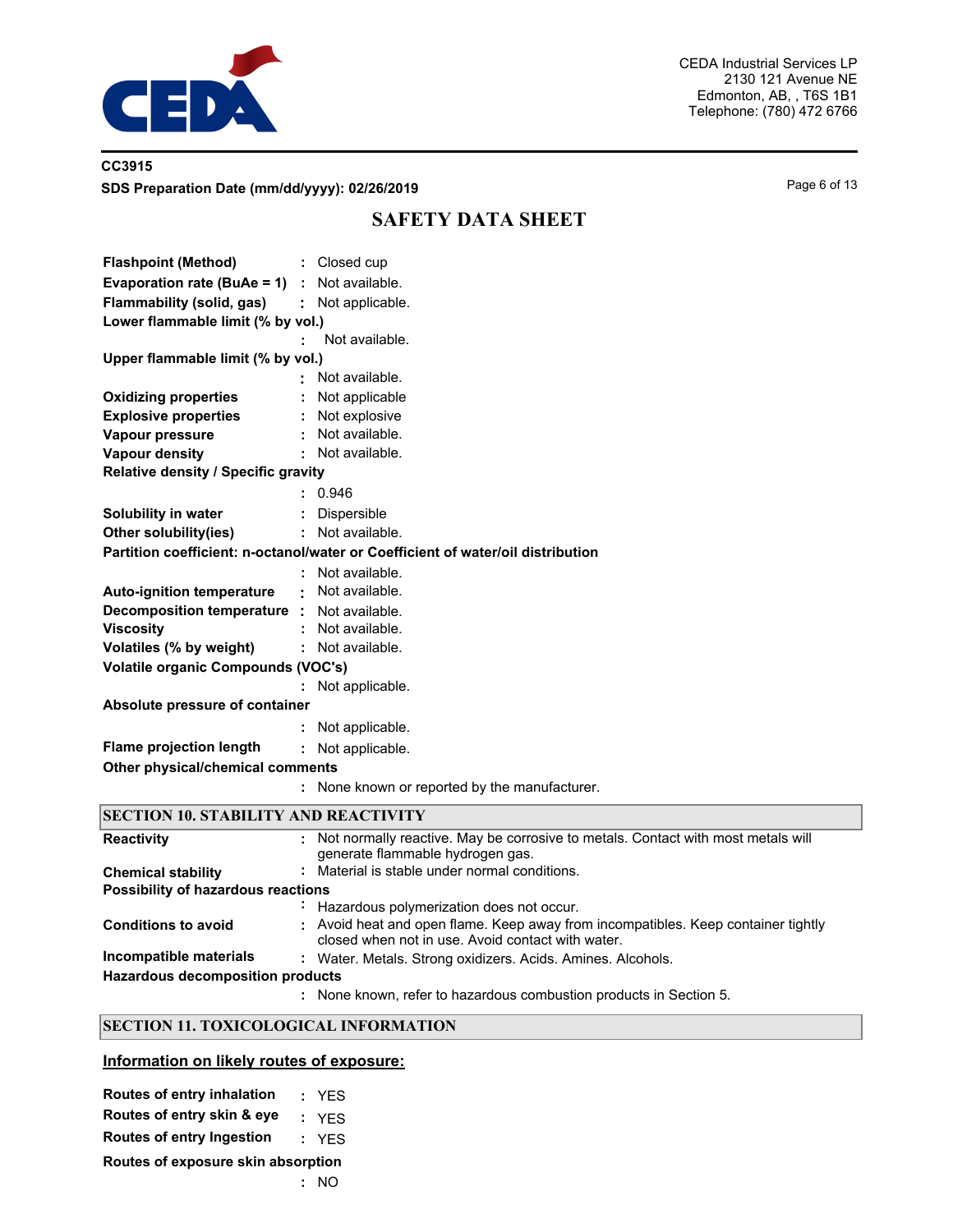

## **CC3915 SDS Preparation Date (mm/dd/yyyy): 02/26/2019 Page 7 of 13** Page 7 of 13

# **SAFETY DATA SHEET**

### **Potential Health Effects:**

### **Signs and symptoms of short-term (acute) exposure**

*Sign and symptoms Inhalation*

|                                                                     |    | May cause severe irritation to the nose, throat and respiratory tract. Symptoms may<br>include coughing, choking and wheezing. Could result in pulmonary edema (fluid<br>accumulation). Symptoms of pulmonary edema (chest pain, shortness of breath) may<br>be delayed. May cause drowsiness or dizziness. Symptoms may include pain,<br>headache, nausea, vomiting, dizziness, drowsiness and other central nervous system<br>effects.        |
|---------------------------------------------------------------------|----|-------------------------------------------------------------------------------------------------------------------------------------------------------------------------------------------------------------------------------------------------------------------------------------------------------------------------------------------------------------------------------------------------------------------------------------------------|
| Sign and symptoms ingestion                                         |    |                                                                                                                                                                                                                                                                                                                                                                                                                                                 |
|                                                                     | ÷. | May cause severe irritation and corrosive damage in the mouth, throat and stomach.<br>Symptoms may include abdominal pain, vomiting, burns, perforations, bleeding and<br>eventually death. Aspiration hazard. Aspiration into the lungs during swallowing or<br>subsequent vomiting may cause chemical pneumonitis, which can be fatal.                                                                                                        |
| Sign and symptoms skin                                              |    | : Causes skin burns. Symptoms may include redness, blistering, pain and swelling.                                                                                                                                                                                                                                                                                                                                                               |
| Sign and symptoms eyes                                              |    | Causes serious eye damage. Symptoms may include redness, pain, tearing and<br>conjunctivitis. Permanent eye damage including blindness could result.                                                                                                                                                                                                                                                                                            |
| <b>Potential Chronic Health Effects</b>                             |    |                                                                                                                                                                                                                                                                                                                                                                                                                                                 |
|                                                                     |    | : Chronic skin contact with low concentrations may cause dermatitis.                                                                                                                                                                                                                                                                                                                                                                            |
| <b>Mutagenicity</b>                                                 |    | Not expected to be mutagenic in humans.                                                                                                                                                                                                                                                                                                                                                                                                         |
| Carcinogenicity<br><b>Reproductive effects &amp; Teratogenicity</b> |    | No components are listed as carcinogens by ACGIH, IARC, OSHA or NTP.                                                                                                                                                                                                                                                                                                                                                                            |
|                                                                     |    | : Not expected to have other reproductive effects.                                                                                                                                                                                                                                                                                                                                                                                              |
| <b>Sensitization to material</b>                                    | ÷. | Not expected to be a skin or respiratory sensitizer.                                                                                                                                                                                                                                                                                                                                                                                            |
| Specific target organ effects :                                     |    | This material is classified as hazardous under U.S. OSHA regulations (29CFR<br>1910.1200) (Hazcom 2012) and Canadian WHMIS regulations (Hazardous Products<br>Regulations) (WHMIS 2015). Classification:<br>Specific Target Organ Toxicity, Single Exposure -Category 3 (respiratory)<br>'Specific Target Organ Toxicity, Single Exposure - Category 3 narcotic effects<br>May cause respiratory irritation. May cause drowsiness or dizziness. |
|                                                                     |    | The substance or mixture is not classified as specific target organ toxicant, repeated<br>exposure.                                                                                                                                                                                                                                                                                                                                             |
| Medical conditions aggravated by overexposure                       |    |                                                                                                                                                                                                                                                                                                                                                                                                                                                 |
|                                                                     |    | : Pre-existing skin, eye and respiratory disorders.                                                                                                                                                                                                                                                                                                                                                                                             |
| <b>Synergistic materials</b>                                        |    | Not available.                                                                                                                                                                                                                                                                                                                                                                                                                                  |
| <b>Toxicological data</b>                                           |    | There is no data available for this product. The calculated ATE values for this mixture<br>are: ATE oral = $>5000$ mg/kg<br>ATE dermal =>5000 mg/kg                                                                                                                                                                                                                                                                                             |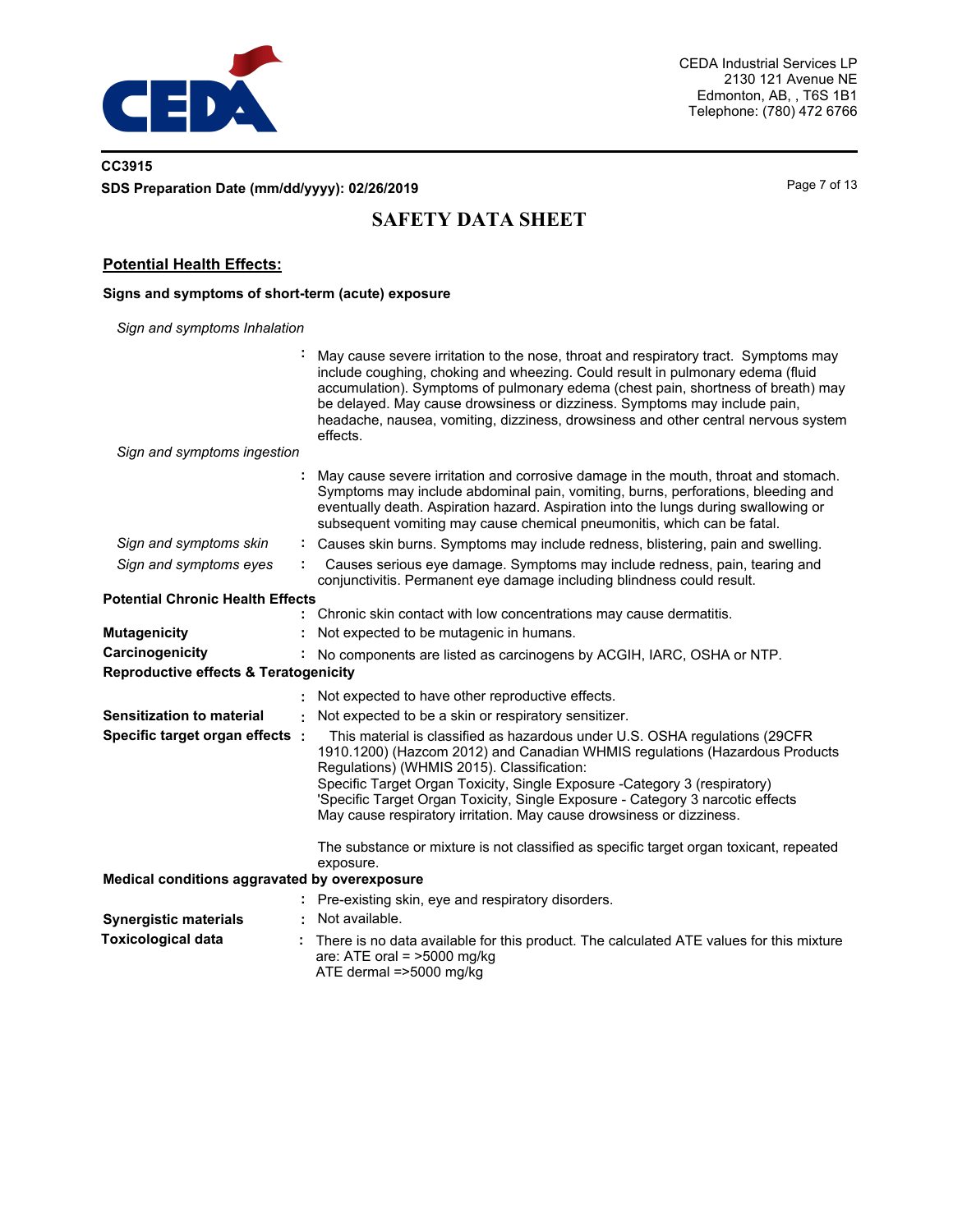

## **CC3915 SDS Preparation Date (mm/dd/yyyy): 02/26/2019 Page 8 of 13**

# **SAFETY DATA SHEET**

|                                                   | $LC_{50}(4hr)$       | LD <sub>50</sub> |                                |  |  |
|---------------------------------------------------|----------------------|------------------|--------------------------------|--|--|
| <b>Chemical name</b>                              | inh, rat             | (Oral, rat)      | (Rabbit, dermal)               |  |  |
| Heavy aromatic solvent<br>naphtha                 | $> 17.1$ mg/L (mist) | > 6000 mg/kg     | > 3160 mg/kg                   |  |  |
| Dipropylene glycol methyl<br>ether                | $>3$ mg/L            | 5120mg/kg        | 9480mg/kg                      |  |  |
| Benzenesulfonic acid,<br>C10-16-alkyl derivatives | N/Av                 | 775 mg/kg        | 2000 mg/kg                     |  |  |
| Triethanolamine                                   | N/Av                 | 6110 mg/kg       | > 2000 mg/kg (No<br>mortality) |  |  |
| Nonylphenol ethoxylate                            | N/Av                 | 960 - 3980 mg/kg | > 2000 - 2911 mg/kg            |  |  |
| Morpholine                                        | 7.8 mg/L (vapour)    | 1050 mg/kg       | 500 mg/kg                      |  |  |

#### **Other important toxicologica**l **hazards**

**:** None known or reported by the manufacturer.

## **SECTION 12. ECOLOGICAL INFORMATION**

#### **Ecotoxicity :**

Toxic to aquatic life with long lasting effects. Do not allow this material to drain into sewers/water supplies. See the following tables for the substance's ecotoxicity data.

#### *Ecotoxicity data:*

|                                                   |               | <b>Toxicity to Fish</b>             |                  |                 |  |  |
|---------------------------------------------------|---------------|-------------------------------------|------------------|-----------------|--|--|
| Ingredients                                       | <b>CAS No</b> | LC50 / 96h                          | NOEC / 21 day    | <b>M</b> Factor |  |  |
| Heavy aromatic solvent naphtha                    | 64742-94-5    | 3.6 mg/L (Rainbow trout)            | N/Av             | None.           |  |  |
| Dipropylene glycol methyl ether                   | 34590-94-8    | >10000mg/L (Fathead<br>minnow)      | N/A <sub>v</sub> | None.           |  |  |
| Benzenesulfonic acid.<br>C10-16-alkyl derivatives | 68584-22-5    | 5.6 mg/L (common carp)              | N/Av             | N/Av            |  |  |
| Triethanolamine                                   | 102-71-6      | 11 800 mg/L (Fathead<br>minnow)     | N/A <sub>v</sub> | None.           |  |  |
| Nonylphenol ethoxylate                            | 127087-87-0   | 2.5 - 12.5 mg/L (Fathead<br>minnow) | N/A <sub>v</sub> | None.           |  |  |
| Morpholine                                        | 110-91-8      | > 100 mg/L (Japanese<br>ricefish)   | N/Av             | None.           |  |  |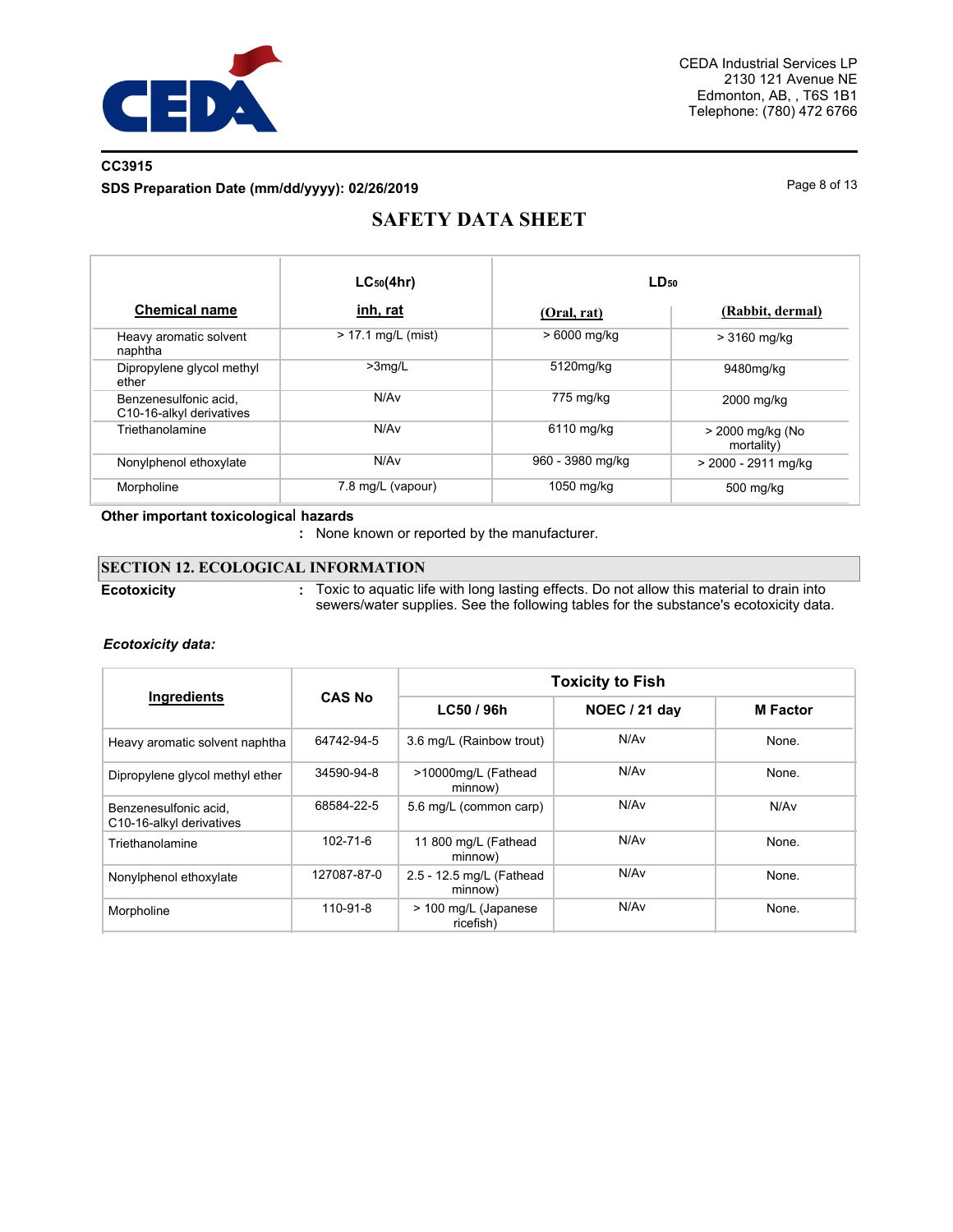

### **CC3915 SDS Preparation Date (mm/dd/yyyy): 02/26/2019 Page 9 of 13**

# **SAFETY DATA SHEET**

| Ingredients                                       | <b>CAS No</b>  | <b>Toxicity to Daphnia</b>                    |                         |                  |  |  |
|---------------------------------------------------|----------------|-----------------------------------------------|-------------------------|------------------|--|--|
|                                                   |                | EC50 / 48h<br>NOEC / 21 day                   |                         | <b>M</b> Factor  |  |  |
| Heavy aromatic solvent naphtha                    | 64742-94-5     | 1.1 mg/L (Daphnia<br>magna)                   | N/A <sub>v</sub>        | None.            |  |  |
| Dipropylene glycol methyl ether                   | 34590-94-8     | 1919mg/L (Daphnia<br>magna)                   | 0.5mg/L (Daphnia magna) | None.            |  |  |
| Benzenesulfonic acid.<br>C10-16-alkyl derivatives | 68584-22-5     | $4.3$ mg/L                                    | N/Av                    | N/A <sub>v</sub> |  |  |
| Triethanolamine                                   | $102 - 71 - 6$ | 609.88 mg/L<br>[Ceriodaphnia (water<br>flea)] | $16$ mg/L               | None.            |  |  |
| Nonylphenol ethoxylate                            | 127087-87-0    | $2.57 - 2.100$ mg/L<br>(Daphnia magna)        | N/A <sub>v</sub>        | None.            |  |  |
| Morpholine                                        | 110-91-8       | 45 mg/L (Daphnia<br>magna)                    | $5$ mg/L                | None.            |  |  |

| Ingredients                                       | <b>CAS No</b>  | <b>Toxicity to Algae</b>           |                       |                 |  |
|---------------------------------------------------|----------------|------------------------------------|-----------------------|-----------------|--|
|                                                   |                | EC50 / 96h or 72h                  | NOEC / 96h or 72h     | <b>M</b> Factor |  |
| Heavy aromatic solvent naphtha                    | 64742-94-5     | 7.2 mg/L/72hr (Green<br>algae)     | 0.22 mg/L/72hr        | None.           |  |
| Dipropylene glycol methyl ether                   | 34590-94-8     | >969mg/L (Green algae)             | 969mg/L (Green algae) | None.           |  |
| Benzenesulfonic acid.<br>C10-16-alkyl derivatives | 68584-22-5     | 14 mg/L/72hr                       | N/Av                  | N/Av            |  |
| Triethanolamine                                   | $102 - 71 - 6$ | 216 mg/L/72hr (Green<br>algae)     | N/Av                  | None.           |  |
| Nonylphenol ethoxylate                            | 127087-87-0    | 12 - 50 mg/L/96hr (Green<br>algae) | N/Av                  | None.           |  |
| Morpholine                                        | 110-91-8       | 58 mg/L/72hr (Green<br>algae)      | 31 mg/L/72hr          | None.           |  |

**Persistence and degradability**

No data is available on the product itself. **:**

**Bioaccumulation potential :** No data is available on the product itself.

| <b>Components</b>                                                     | Partition coefficient n-octanol/water (log Kow) | <b>Bioconcentration factor (BCF)</b> |
|-----------------------------------------------------------------------|-------------------------------------------------|--------------------------------------|
| Heavy aromatic solvent naphtha<br>(CAS 64742-94-5)                    | > 3. < 6.5                                      | N/Av                                 |
| Dipropylene glycol methyl ether<br>(CAS 34590-94-8)                   | 0.0061                                          | <1                                   |
| Benzenesulfonic acid,<br>C10-16-alkyl derivatives (CAS<br>68584-22-5) | 2 at 23 $^{\circ}$ C                            |                                      |
| Triethanolamine (CAS<br>$102 - 71 - 6$                                | $-1.59$                                         | $<$ 3.9 (common carp)                |
| Morpholine (CAS 110-91-8)                                             | $-0.86$                                         | < 2.8                                |

**Mobility in soil :** No data is available on the product itself.

#### **Other Adverse Environmental effects**

No data is available on the product itself. **:**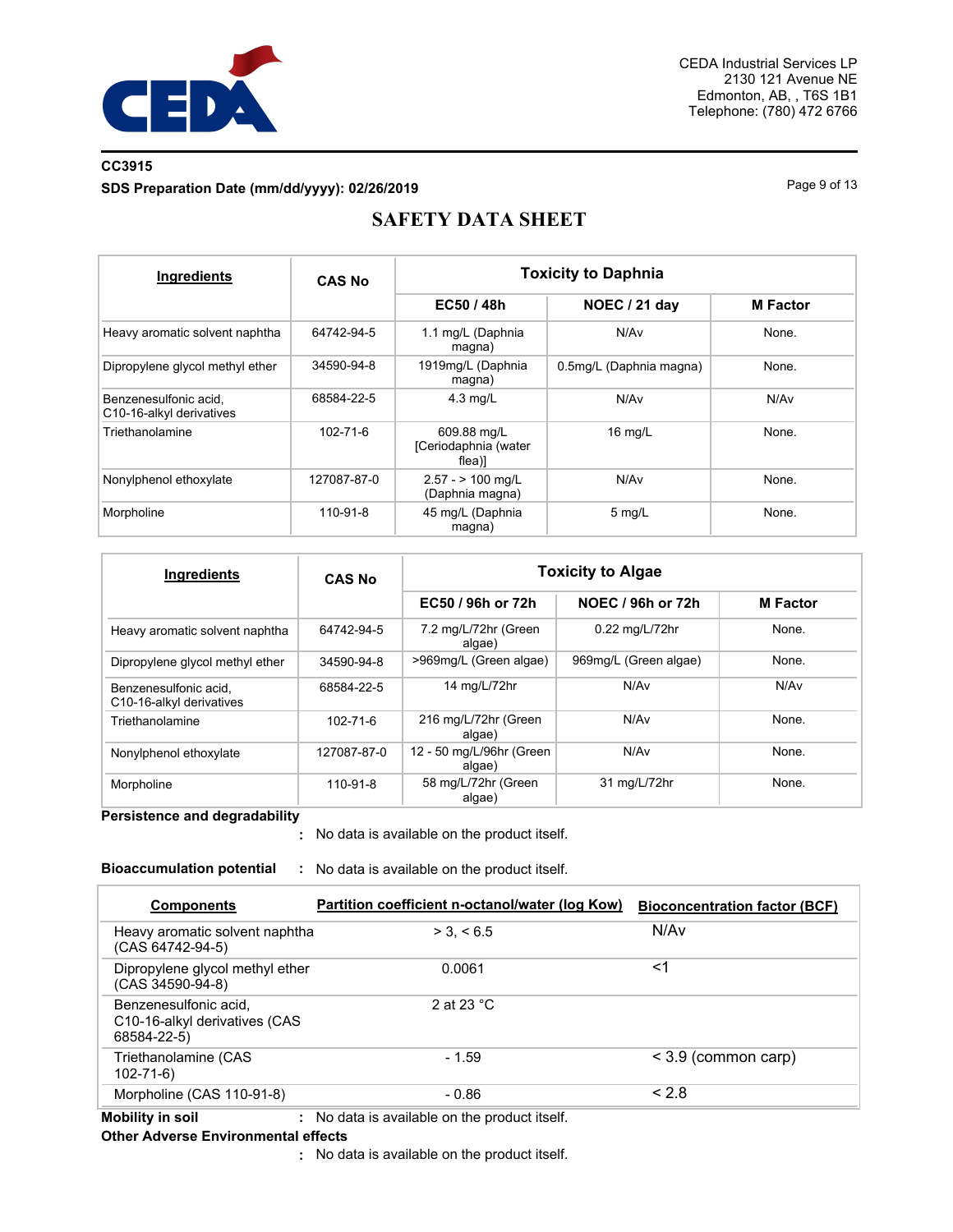

### **CC3915 SDS Preparation Date (mm/dd/yyyy): 02/26/2019 Page 10 of 13** Page 10 of 13

# **SAFETY DATA SHEET**

### **SECTION 13. DISPOSAL CONSIDERATIONS**

| <b>Handling for Disposal</b> | : Handle waste according to recommendations in Section 7.                                                                                                                                                                                                                               |
|------------------------------|-----------------------------------------------------------------------------------------------------------------------------------------------------------------------------------------------------------------------------------------------------------------------------------------|
| <b>Methods of Disposal</b>   | Dispose in accordance with all applicable federal, state, provincial and local<br>regulations.                                                                                                                                                                                          |
| <b>RCRA</b>                  | : If this product, as supplied, becomes a waste in the United States, it may meet the<br>criteria of a hazardous waste as defined under RCRA, Title 40 CFR 261. It is the<br>responsibility of the waste generator to determine the proper waste identification and<br>disposal method. |

#### **SECTION 14. TRANSPORT INFORMATION**

| <b>Regulatory</b><br>Information                     | <b>UN Number</b>                                                                                                                                                                      | UN proper shipping name                                                                                                                                                                                                                                                  | <b>Transport</b><br>hazard<br>class(es) | Packing<br>Group | Label |  |  |  |
|------------------------------------------------------|---------------------------------------------------------------------------------------------------------------------------------------------------------------------------------------|--------------------------------------------------------------------------------------------------------------------------------------------------------------------------------------------------------------------------------------------------------------------------|-----------------------------------------|------------------|-------|--|--|--|
| <b>TDG</b>                                           | <b>UN3265</b>                                                                                                                                                                         | CORROSIVE LIQUID, ACIDIC, ORGANIC, N.O.S.<br>(Linear alkyl benzene sulfonic acid)                                                                                                                                                                                        | 8                                       | $\mathbf{II}$    |       |  |  |  |
| <b>TDG</b><br><b>Additional</b><br>information       |                                                                                                                                                                                       | May be shipped as LIMITED QUANTITY when transported in quantities no larger than 1 Litre, in packages not<br>exceeding 30 kg gross mass. This material may be shipped as an exempted marine pollutant in accordance with<br>TDG Section 1.45.1 and Special Provision 99. |                                         |                  |       |  |  |  |
| 49CFR/DOT                                            | <b>UN3265</b>                                                                                                                                                                         | CORROSIVE LIQUID, ACIDIC, ORGANIC, N.O.S.<br>(Linear alkyl benzene sulfonic acid)                                                                                                                                                                                        | 8                                       | Ш                |       |  |  |  |
| 49CFR/DOT<br><b>Additional</b><br>information        | May be shipped as LIMITED QUANTITY when transported in quantities no larger than 1 Litre, in packages not<br>exceeding 30 kg gross mass.                                              |                                                                                                                                                                                                                                                                          |                                         |                  |       |  |  |  |
| <b>IMDG</b>                                          | <b>UN3265</b>                                                                                                                                                                         | CORROSIVE LIQUID, ACIDIC, ORGANIC, N.O.S.<br>(linear alkyl benzene sulfonic acid)                                                                                                                                                                                        | 8                                       | Ш                |       |  |  |  |
| <b>IMDG</b><br><b>Additional</b><br>information      | Consult the IMDG regulations for exceptions. May be shipped as LIMITED QUANTITY when transported in quantities<br>no larger than 1 Litre, in packages not exceeding 30 kg gross mass. |                                                                                                                                                                                                                                                                          |                                         |                  |       |  |  |  |
| <b>ICAO/IATA</b>                                     | <b>UN3265</b>                                                                                                                                                                         | Corrosive liquid, acidic, organic, n.o.s. (linear alkyl<br>benzene sulfonic acid)                                                                                                                                                                                        | 8                                       | Ш                |       |  |  |  |
| <b>ICAO/IATA</b><br><b>Additional</b><br>information |                                                                                                                                                                                       | Refer to ICAO/IATA Packing Instruction                                                                                                                                                                                                                                   |                                         |                  |       |  |  |  |
| <b>Environmental hazards</b>                         | Special precautions for user:                                                                                                                                                         | None reported by the manufacturer.<br>This product meets the criteria for an environmentally hazardous mixture.                                                                                                                                                          |                                         |                  |       |  |  |  |

according to the IMDG Code. See ECOLOGICAL INFORMATION, Section 12.

**Transport in bulk according to Annex II of MARPOL 73/78 and the IBC Code**

**:** Not available.

## **SECTION 15 - REGULATORY INFORMATION**

#### **US Federal Information:**

Components listed below are present on the following U.S. Federal chemical lists: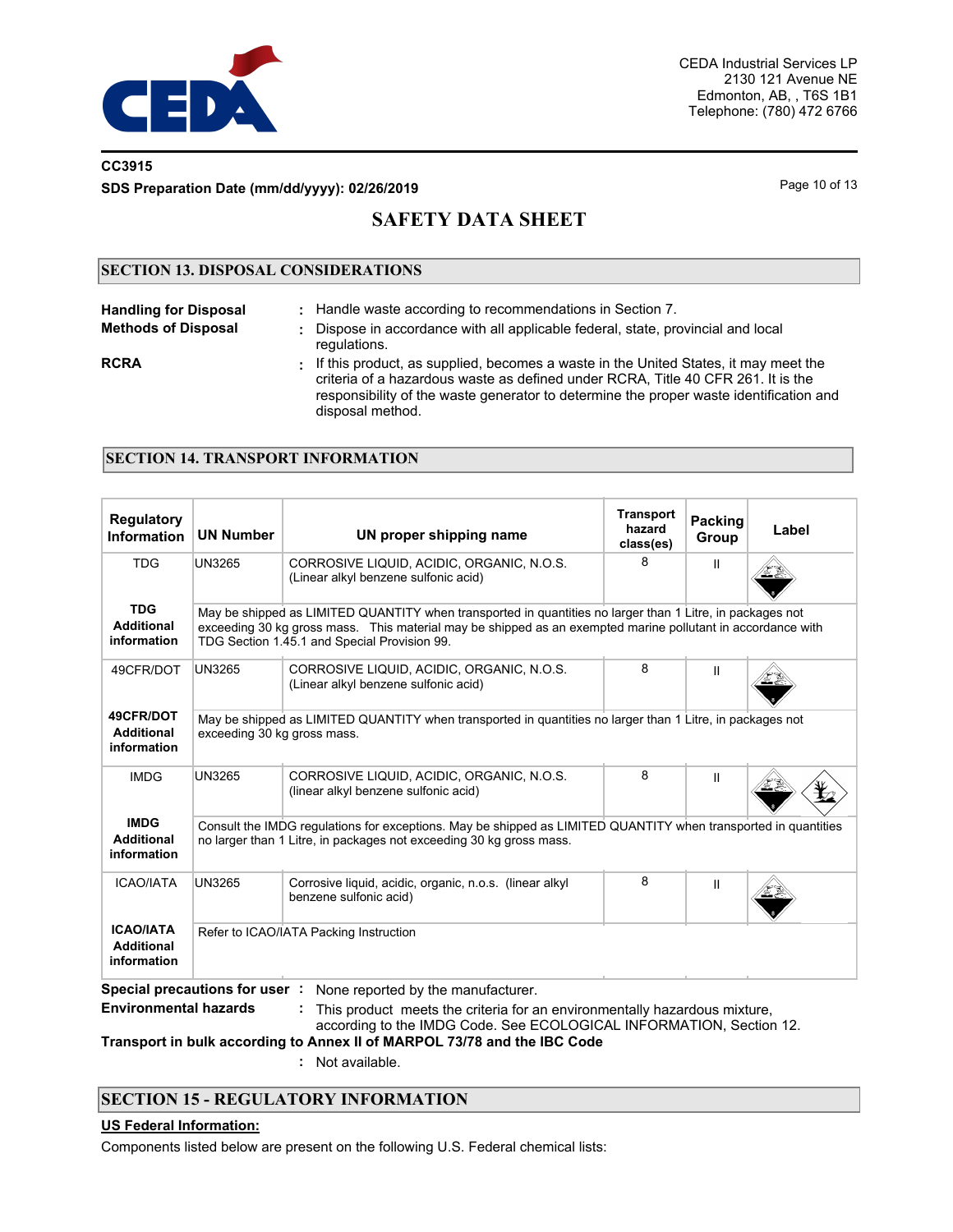

## **CC3915 SDS Preparation Date (mm/dd/yyyy): 02/26/2019 Page 11 of 13** Page 11 of 13

| Ingredients                                       | CAS#           | <b>TSCA</b> | <b>CERCLA</b><br>Reportable       | <b>SARA TITLE III:</b><br>Sec. 302,<br><b>Extremely</b> | SARA TITLE III: Sec. 313, 40 CFR<br>372, Specific Toxic Chemical |                             |  |
|---------------------------------------------------|----------------|-------------|-----------------------------------|---------------------------------------------------------|------------------------------------------------------------------|-----------------------------|--|
|                                                   |                | Inventory   | Quantity(RQ) (40<br>CFR 117.302): | <b>Hazardous</b><br>Substance, 40<br><b>CFR 355:</b>    | <b>Toxic Chemical</b>                                            | de minimus<br>Concentration |  |
| Heavy aromatic solvent<br>naphtha                 | 64742-94-5     | Yes         | None.                             | None.                                                   | No                                                               | N/Ap                        |  |
| Dipropylene glycol<br>methyl ether                | 34590-94-8     | Yes         | None.                             | N/Ap                                                    | Yes                                                              | 1%                          |  |
| Benzenesulfonic acid.<br>C10-16-alkyl derivatives | 68584-22-5     | Yes         | N/Ap                              | N/Ap                                                    | <b>No</b>                                                        | N/Ap                        |  |
| Triethanolamine                                   | $102 - 71 - 6$ | Yes         | N/Ap                              | N/Ap                                                    | <b>No</b>                                                        | N/Ap                        |  |
| Nonylphenol ethoxylate                            | 127087-87-0    | Yes         | None.                             | None.                                                   | No                                                               | N/Ap                        |  |
| Morpholine                                        | $110 - 91 - 8$ | Yes         | N/Ap                              | N/Av                                                    | No                                                               | N/Ap                        |  |

# **SAFETY DATA SHEET**

SARA TITLE III: Sec. 311 and 312, SDS Requirements, 40 CFR 370 Hazard Classes: Flammable; Corrosive to metals; Skin corrosion ; Serious eye damage;Specific target organ toxicity, single exposure; Aspiration hazard.

Under SARA Sections 311 and 312, the EPA has established threshold quantities for the reporting of hazardous chemicals. The current thresholds are 500 pounds or the threshold planning quantity (TPQ), whichever is lower, for extremely hazardous substances and 10,000 pounds for all other hazardous chemicals.

#### **US State Right to Know Laws:**

The following chemicals are specifically listed by individual States:

| Ingredients                                       | CAS#           | <b>California Proposition 65</b> |                         | <b>State "Right to Know" Lists</b> |           |           |           |     |                |
|---------------------------------------------------|----------------|----------------------------------|-------------------------|------------------------------------|-----------|-----------|-----------|-----|----------------|
|                                                   |                | Listed                           | <b>Type of Toxicity</b> | <b>CA</b>                          | <b>MA</b> | <b>MN</b> | <b>NJ</b> | PA  | R <sub>1</sub> |
| Heavy aromatic solvent<br>naphtha                 | 64742-94-5     | No                               | N/Ap                    | No.                                | No        | No.       | No.       | No  | No             |
| Dipropylene glycol methyl<br>ether                | 34590-94-8     | No                               | N/Ap                    | Yes                                | Yes       | Yes       | Yes       | Yes | Yes            |
| Benzenesulfonic acid,<br>C10-16-alkyl derivatives | 68584-22-5     | No                               | N/Ap                    | No                                 | No        | No.       | No.       | No  | No             |
| Triethanolamine                                   | $102 - 71 - 6$ | No                               | N/Ap                    | No                                 | Yes       | Yes       | Yes       | Yes | Yes            |
| Nonylphenol ethoxylate                            | 127087-87-0    | No                               | N/Ap                    | N <sub>o</sub>                     | No        | No.       | No.       | No  | No             |
| Morpholine                                        | 110-91-8       | No                               | N/Ap                    | Yes                                | Yes       | Yes       | Yes       | Yes | Yes            |

#### **Canadian Information:**

WHMIS information: Refer to Section 2 for a WHMIS Classification for this product. Canadian Environmental Protection Act (CEPA) information: All ingredients listed appear on the Domestic Substances List (DSL).

#### **International Information:**

Components listed below are present on the following International Inventory list: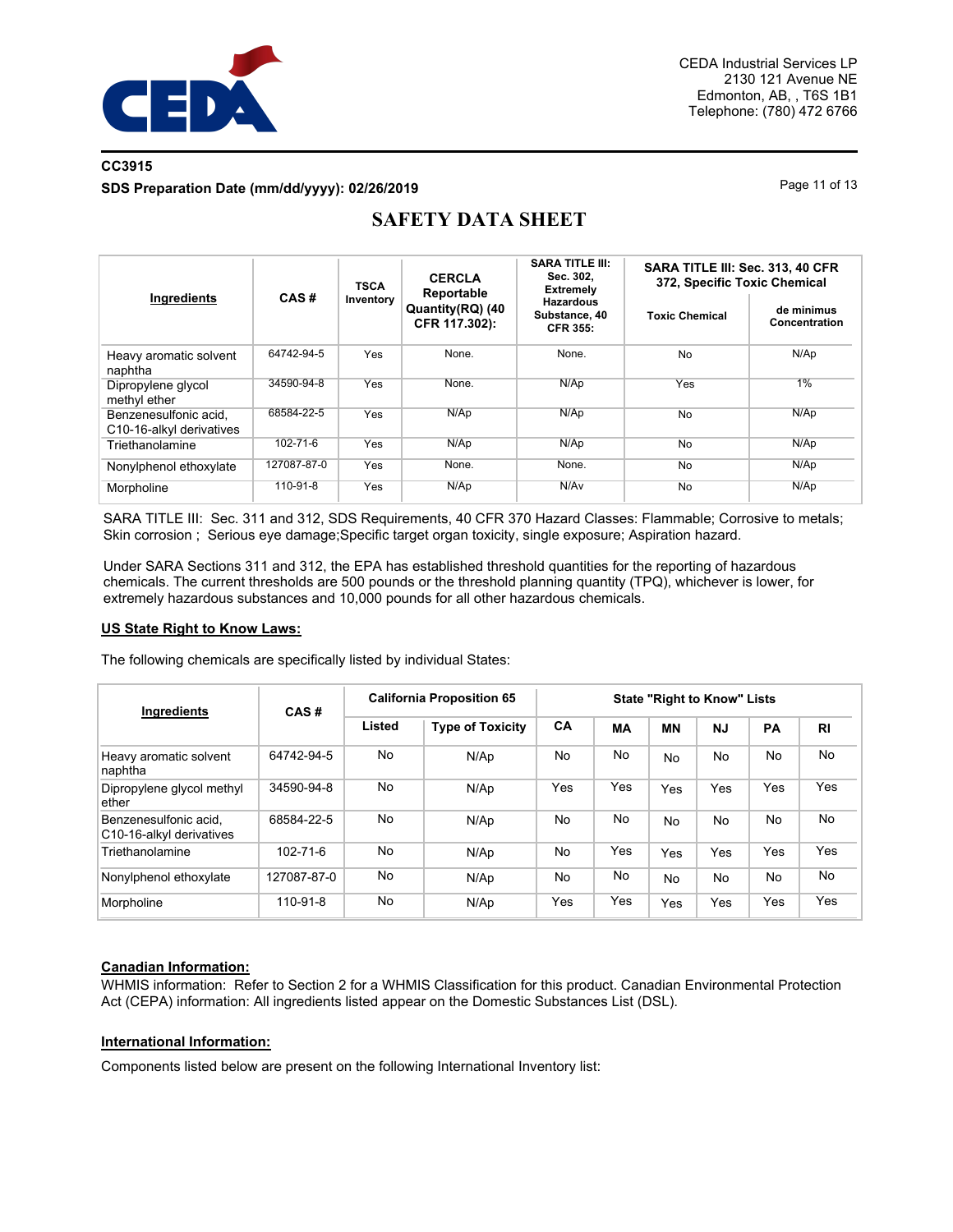

## **CC3915 SDS Preparation Date (mm/dd/yyyy): 02/26/2019 Page 12 of 13** Page 12 of 13

# **SAFETY DATA SHEET**

| Ingredients                                       | CAS#           | European<br><b>EINECs</b> | <b>Australia</b><br><b>AICS</b> | <b>Philippines</b><br><b>PICCS</b> | <b>Japan ENCS</b> | Korea<br><b>KECI/KECL</b> | China<br><b>IECSC</b> | NewZealand<br><b>IOC</b>                                                                             |
|---------------------------------------------------|----------------|---------------------------|---------------------------------|------------------------------------|-------------------|---------------------------|-----------------------|------------------------------------------------------------------------------------------------------|
| Heavy aromatic solvent<br>naphtha                 | 64742-94-5     | 265-198-5                 | Present                         | Present                            | $(9)-2578$        | KE-31656                  | Present               | May be used<br>as a single<br>component<br>chemical<br>under an<br>appropriate<br>group<br>standard. |
| Dipropylene glycol<br>methyl ether                | 34590-94-8     | 252-104-2                 | Present                         | Present                            | Present           | Present                   | Present               | Present                                                                                              |
| Benzenesulfonic acid.<br>C10-16-alkyl derivatives | 68584-22-5     | 271-528-9                 | Present                         | Present                            | $(3)-1907$        | KE-02595                  | Present               | HSR003163                                                                                            |
| Triethanolamine                                   | $102 - 71 - 6$ | 203-049-8                 | Present                         | Present                            | $(2)-308$         | KE-25940                  | Present               | HSR002785                                                                                            |
| Nonylphenol ethoxylate                            | 127087-87-0    | 500-315-8                 | Present                         | Present                            | $(7)-172$         | KE-26246                  | Present               | HSR003157                                                                                            |
| Morpholine                                        | 110-91-8       | 203-815-1                 | Present                         | Present                            | $(5)-859$         | KE-33492                  | Present               | HSR001204                                                                                            |

## **SECTION 16. OTHER INFORMATION**

| Legend | : ACGIH: American Conference of Governmental Industrial Hygienists                       |
|--------|------------------------------------------------------------------------------------------|
|        | CA: California                                                                           |
|        | <b>CAS: Chemical Abstract Services</b>                                                   |
|        | CERCLA: Comprehensive Environmental Response, Compensation, and Liability Act<br>of 1980 |
|        | CFR: Code of Federal Regulations                                                         |
|        | CSA: Canadian Standards Association                                                      |
|        | DOT: Department of Transportation                                                        |
|        | EPA: Environmental Protection Agency                                                     |
|        | HMIS: Hazardous Materials Identification System                                          |
|        | HSDB: Hazardous Substances Data Bank                                                     |
|        | IARC: International Agency for Research on Cancer                                        |
|        | IATA: International Air Transport Association                                            |
|        | ICAO: International Civil Aviation Organisation                                          |
|        | IMDG: International Maritime Dangerous Goods                                             |
|        | Inh: Inhalation                                                                          |
|        | <b>LC: Lethal Concentration</b>                                                          |
|        | LD: Lethal Dose                                                                          |
|        | MA: Massachusetts                                                                        |
|        | MN: Minnesota                                                                            |
|        | N/Ap: Not Applicable                                                                     |
|        | N/Av: Not Available                                                                      |
|        | NFPA: National Fire Protection Association                                               |
|        | NIOSH: National Institute of Occupational Safety and Health                              |
|        | NJ: New Jersey                                                                           |
|        | NTP: National Toxicology Program                                                         |
|        | OSHA: Occupational Safety and Health Administration                                      |
|        | PA: Pennsylvania                                                                         |
|        | PEL: Permissible exposure limit                                                          |
|        | RCRA: Resource Conservation and Recovery Act                                             |
|        | RI: Rhode Island                                                                         |
|        | RTECS: Registry of Toxic Effects of Chemical Substances                                  |
|        | SARA: Superfund Amendments and Reauthorization Act                                       |
|        | STEL: Short Term Exposure Limit                                                          |
|        | TDG: Canadian Transportation of Dangerous Goods Act & Regulations                        |
|        | TLV: Threshold Limit Values                                                              |
|        | <b>TWA: Time Weighted Average</b>                                                        |
|        | WHMIS: Workplace Hazardous Materials Identification System                               |